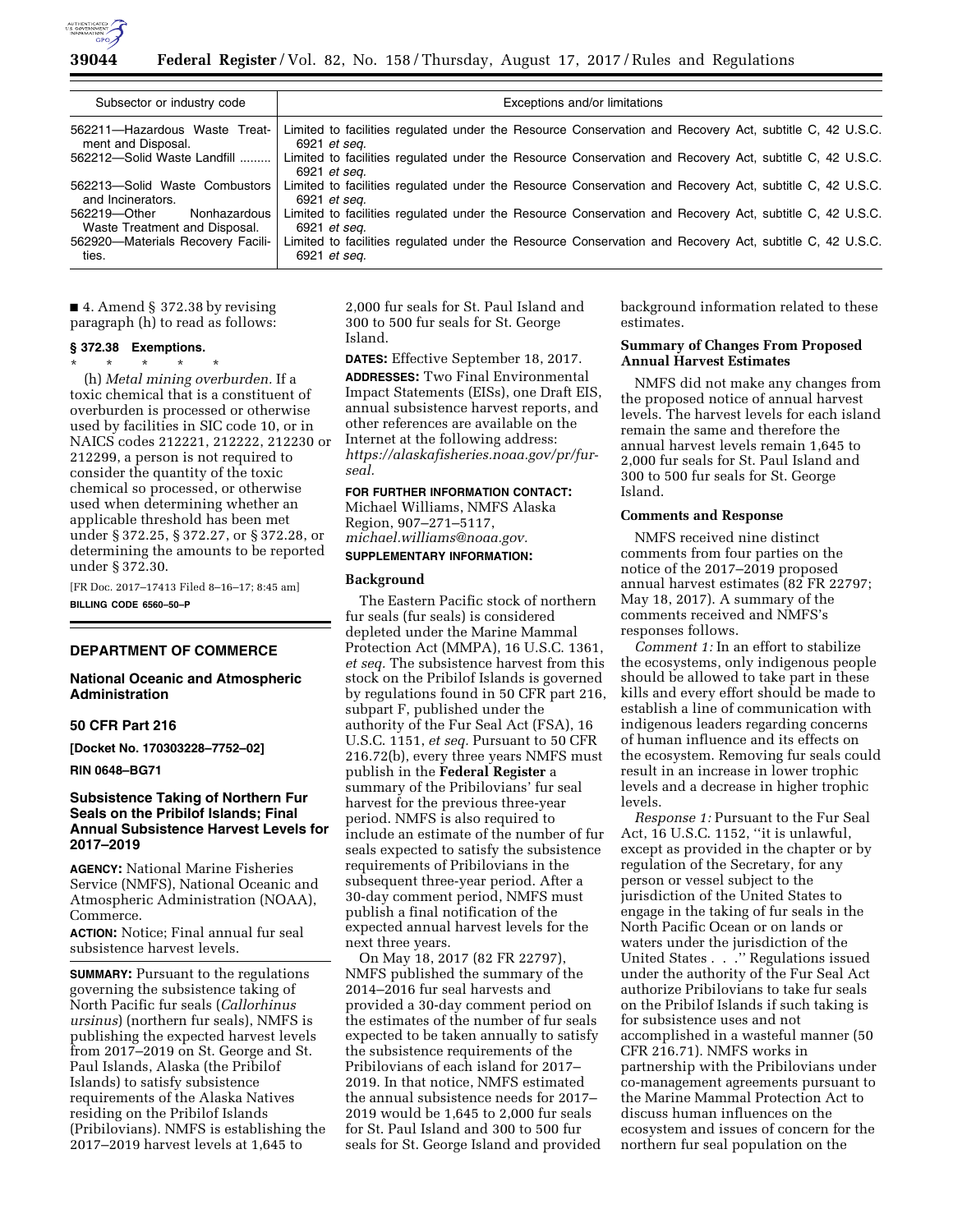Pribilof Islands in particular. NMFS prepared an Environmental Impact Statement for Setting the Subsistence Harvest of Northern Fur Seals (NMFS 2005), which analyzed the effects of the subsistence harvest of fur seals on the Pribilof Islands. That analysis indicated that trophic level changes were not expected to occur, and NMFS has not observed trophic level changes resulting from the harvests in the intervening years. NMFS recently prepared a Supplemental Environmental Impact Statement for the Management of Subsistence Harvest of Northern Fur Seals on St. George, (NMFS 2014) and a Draft Supplemental Environmental Impact Statement for the Management of Subsistence Harvest of Northern Fur Seals on St. Paul (NMFS 2017). Both analyses indicate that trophic level changes still are not expected to occur.

*Comment 2:* The currently authorized harvest is higher than is justifiable given that actual harvest numbers have been lower than authorized harvest levels since 1985 and given the continued decline in fur seal pup production.

*Response 2:* NMFS disagrees. NMFS authorizes the harvest levels in order to satisfy the subsistence requirements of Alaska Natives on each island. NMFS evaluated the complexities of establishing an annual subsistence requirement in the EIS for the subsistence harvest of northern fur seals on the Pribilof Islands (NMFS 2005). The estimates of the number of seals expected to be taken annually over the next three years to satisfy the subsistence requirement reflects a combination of nutritional (food security), social, and cultural needs. The actual amount harvested in a given year may be less than the subsistence requirement and is dependent upon the seasonal availability of fur seals and other food resources as well as other factors such as environmental variability and the availability of harvesters. Through the co-management process NMFS and the Tribal governments have discussed the estimation of subsistence requirements and importance to community members to ensure the subsistence harvest levels are sufficient to account for environmental changes and changing needs of the Pribilovians.

NMFS arrived at the authorized harvest level of 1,645 to 2,000 fur seals for St. Paul Island and 300 to 500 fur seals for St. George Island after considering these factors, consulting with Tribal representatives, and reviewing information in the environmental analyses which indicated that harvests up to this level will not have significant consequences for the

fur seal population (NMFS 2005, 2014, and 2017). While NMFS acknowledges a decline in pup production, NMFS explained in the proposed notice that fur seal reproduction depends disproportionately on females. Consequently, the subsistence harvest of fur seals is limited to males that have not reached adulthood. Further, harvest at the maximum allowable level on St. George and St. Paul Islands would amount to 21.2 percent of the Potential Biological Removal (PBR) level (*i.e.,*  21.2 percent of the maximum number of animals, not including natural mortalities, that may be removed from the stock while allowing the stock to reach or maintain the optimum sustainable population level). However, PBR assumes random mortality across all ages and both sexes. Because the subsistence harvest is regulated to select only sub-adult male fur seals (including pups on St. George) the population-level effect of the subsistence harvest on the stock is lower than 21.2 percent of PBR.

*Comment 3:* The Pribilovians have managed to feed themselves and increase their own local population for over 30 years without the need of killing thousands of fur seals annually.

*Response 3:* NMFS disagrees that the local populations on St. Paul and St. George have increased over the past 30 years. Both the Alaska Native population and total population on St. Paul and St. George are smaller today than 30 years ago (NMFS 2017). In recent years fur seal harvests on both islands have been lower than the allowable harvest levels NMFS is identifying here (1,645 to 2,000 fur seals for St. Paul Island and 300 to 500 fur seals for St. George Island). As noted above in response to Comment 2, the actual amount harvested may be less than the full subsistence requirement due to factors such as environmental variability, availability of fur seals and other food resources, and the availability of harvesters.

*Comment 4:* NMFS should cap the harvest levels at the highest number killed in the most recent five year period.

*Response 4:* This comment is beyond the scope of this action. NMFS has developed the proposed and final notice pursuant to current regulations at 50 CFR 216.72(b). These regulations dictate that NMFS provide a summary of the preceding three years of harvesting and a discussion of the number of seals expected to be taken annually over the next three years to satisfy the subsistence requirements of St. George and St. Paul Islands. Through this notice NMFS is neither proposing nor

seeking comment on alternative ways to set harvest caps.

*Comment 5:* NMFS should refrain from relying on the PBR level as the basis for its conclusion that the proposed harvest levels will not have adverse effects on the Eastern North Pacific Stock of fur seals. Instead NMFS should be using an approach that assesses the impact of losses to the population from subsistence harvests in addition to the population decline that already is occurring and that may continue to occur.

*Response 5:* NMFS disagrees. Evaluating harvest levels relative to PBR is a valuable means to use the best available scientific information to evaluate the consequences of human caused mortality. As stated in response to Comment 2, harvest at the maximum allowable level on St. George and St. Paul Islands would amount to 21.2 of the PBR, and PBR assumes random mortality across all ages and both sexes. Because the subsistence harvest is regulated to select only sub-adult male fur seals (including pups on St. George) the population-level effects of the subsistence harvest on the stock is lower than 21.2 percent of PBR.

In addition, NMFS has modeled and analyzed the population consequences of various harvest levels and age and sex restrictions on the harvest using alternative methods besides PBR, and has come to a similar determination: That the harvests of non-breeding male fur seals at the upper limit defined do not measurably effect the abundance or reproductive potential of the fur seal population, even in light of the observed decline in the population (NMFS 2005, 2014). Analysis provided in the 2017 draft SEIS on population consequences of various harvest levels and age and sex restrictions for St. Paul Island is also consistent with those conclusions.

*Comment 6:* NMFS should provide a more rigorous analysis of subsistence needs, including a discussion of (1) why NMFS believes that those needs are more than five times higher than the average number of seals harvested per year on St. Paul over the past 15 years, (2) whether St. Paul residents have been foregoing the opportunity to stockpile meat during the harvest season for use later in the year and, if so, why this might be the case, and (3) how any shortfalls in the availability of seal meat may have been offset by greater reliance on other subsistence species (*i.e.,* are data available that show corresponding trends in these other harvests?).

*Response 6:* As indicated in response to Comment 2, NMFS, in consultation with the Tribal governments, considers recent harvest levels and nutritional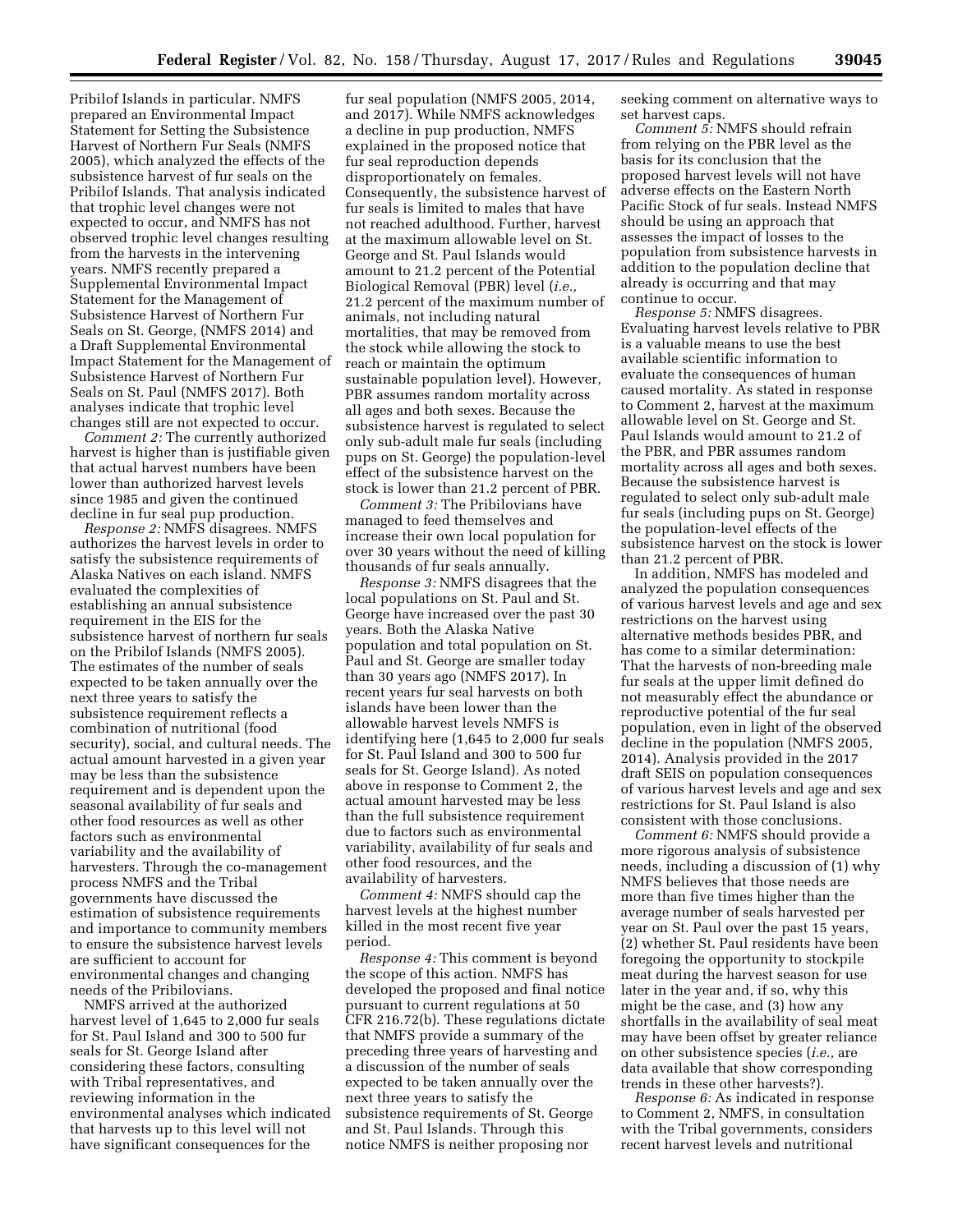(food security), social, and cultural needs when developing estimates of the number of fur seals expected to be taken annually to satisfy the Pribilovians' subsistence requirements over the next three years. During co-management meetings between NMFS and the Tribal governments, the Pribilovians conveyed that sudden, unanticipated, and prolonged environmental and/or socioeconomic changes may alter the annual subsistence requirements. As a result, the Pribilovian communities need flexibility built into the estimate of the number of fur seals expected to satisfy their subsistence requirements. The estimated number of seals expected to satisfy the subsistence requirements must be higher than the average number of seals harvested annually in recent years in order to ensure the Pribilovians' subsistence requirements are satisfied annually over the next three years.

Pribilovians forego opportunities to stockpile fur seal meat during the harvest season due to practical limitations and costs of freezer space, limited availability of volunteer harvesters due to competition with wage-earning jobs, and competition for available labor from the local halibut fishery. The Pribilovians have repeatedly indicated that seal meat is not interchangeable or replaceable with other meat. No other marine mammals are available in the same manner on the Pribilof Islands. Steller sea lion and harbor seal hunting primarily occurs during the winter and spring in the nearshore waters of the Pribilof Islands when few if any fur seals are present, and the harvest levels are modest due to limited availability. Approximately 20 Steller sea lions were successfully retrieved each year on St. Paul over the past five years (Aleut Community of St. Paul Island unpublished data), and changes in any one year most likely represent a natural change in availability rather than the ability to substitute for the fur seal harvest by increasing hunting effort for sea lions.

There are no data available to evaluate how changes in availability of one subsistence resource may be offset by another, and the Pribilovians have indicated that subsistence resources are not inter-changeable or replaceable. Pribilovians rely on fur seals to provide a significant portion of their annual meat requirement. In addition, as indicated in the response to Comment 2, the fur seal harvest provides a cultural sharing opportunity to connect the community with their environment and history. Even when fewer seals are harvested, the cultural component is important. Shortfalls of meat based on their availability can be offset, but not

replaced, by greater use of store-bought or other subsistence resources. Both Pribilof communities regularly experience a lack of diversity and availability of store-bought and wild foods. The price and availability of store-bought and wild food on the Pribilof Islands can undermine food security and impact estimates of the number of fur seals necessary to meet the subsistence requirements of the Pribilovians. Further, community members must regularly choose between spending time pursuing subsistence resources to maintain cultural practices and food security versus spending time in wage-earning jobs to purchase storebought foods and other necessities.

*Comment 7:* Harvest levels proposed for St. George are higher than the actual harvest reported since the regulatory change in 2014. The recent regulatory revisions to authorize the subsistence harvest of both sub-adult males and pups on St. George may have changed harvest patterns and the yield of meat per seal. As such, NMFS should provide a more rigorous analysis of the subsistence requirements of Pribilovians residing on St. George.

*Response 7:* NMFS interprets this comment as requesting that we analyze the subsistence requirements of Pribilovians residing on St. George by analyzing the yield of meat per fur seal pup and sub-adult. Analyzing the yield of meat per fur seal pup and sub-adult would not provide an accurate estimate of the number of seals expected to be taken annually over the next three years to satisfy the subsistence requirements of Pribilovians on St. George. Meat is not the only edible subsistence resource obtained from fur seals. Seal oil, tongues, kidneys, and fermented seal flippers are highly valued subsistence resources which are not accurately reflected by measurements of edible meat.

In addition, previous efforts by NMFS to quantify the yield of meat per seal (58 FR 42027, August 6, 1993) created significant delays in the harvest process on St. Paul Island. This was largely a function of scientists and managers having to weigh and measure people's food multiple times on the killing field. The additional handling ultimately extended the duration of the harvest, extended the time that seals were held in groups on the harvest grounds prior to stunning, and required harvesters to volunteer for longer periods.

*Comment 8:* To the extent Native subsistence taking of northern fur seals is permitted, taking of fur seals for other than subsistence purposes should not be permitted.

*Response 8:* NMFS agrees. As noted in response to Comment 1 above, the Fur Seal Act and its implementing regulations restrict the take of fur seals to take for subsistence uses and not accomplished in a wasteful manner.

*Comment 9:* Pribilovians of St. Paul Island recently requested a revision of the harvest regulation to authorize, among other things, a longer harvest season, the use of firearms to harvest fur seals, the shooting of fur seals in the water, and the targeting of young animals that are not yet sexually dimorphic. The combined effect of the proposed revision in harvest guidelines appears likely to result in a dramatic increase in the number of animals killed each year such that close to 2000 fur seals could be killed annually. We support the ''No Action'' alternative that was presented in the notice of availability of the Draft Supplemental Environmental Impact Statement and opportunity for public comment published in 83 FR 4337, January 13, 2017.

*Response 9:* This comment is beyond the scope of this action. NMFS will solicit comments separately on any proposal to revise the harvest regulations for St. Paul Island.

### **Classification**

#### *National Environmental Policy Act*

NMFS prepared an EIS evaluating the impacts on the human environment of the subsistence harvest of northern fur seals, which is available on the NMFS Web site (see **ADDRESSES**). A draft EIS was available for public review (69 FR 53915; September 3, 2004), and NMFS incorporated the comments into the final EIS (May 2005). A draft SEIS was prepared regarding the management of the subsistence harvest of northern fur seals on St. George Island, made available for public review (79 FR 31110; May 30, 2014), and NMFS incorporated the public comments into the final SEIS (79 FR 49774; August 22, 2014). A draft SEIS was prepared regarding the management of the subsistence harvest of northern fur seals on St. Paul Island, made available for public review (82 FR 4336; January 13, 2017), and NMFS is reviewing those public comments separately from the action considered here. An SEIS should be prepared if (1) the agency makes substantial changes in the proposed action that are relevant to environmental concerns; or (2) significant new circumstances or information exist relevant to environmental concerns and bearing on the proposed action or its impacts (40  $CFR 1502.9(c)(1)$ . After reviewing the